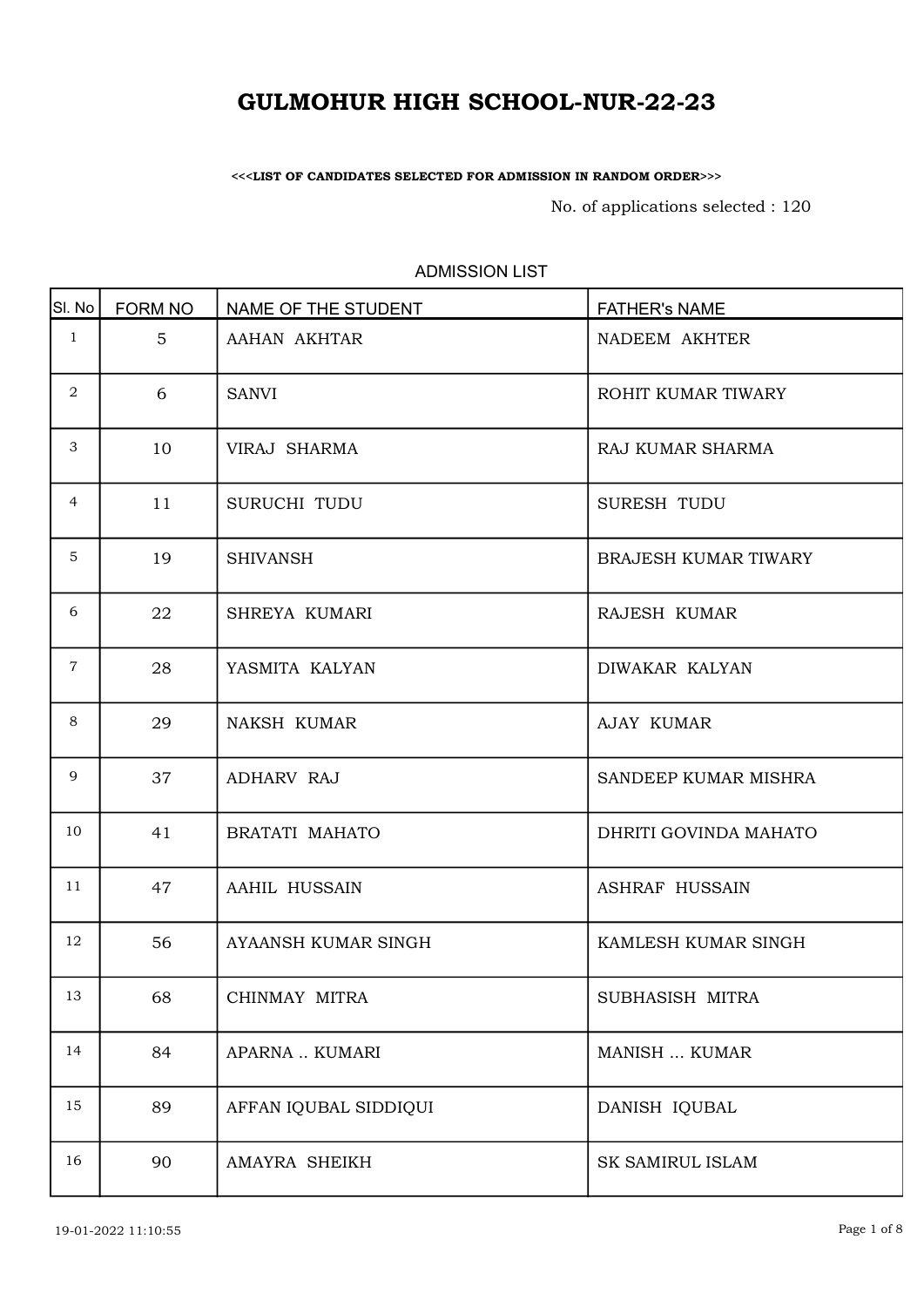<<<LIST OF CANDIDATES SELECTED FOR ADMISSION IN RANDOM ORDER>>>

No. of applications selected : 120

| SI. No | <b>FORM NO</b> | NAME OF THE STUDENT  | <b>FATHER's NAME</b>               |
|--------|----------------|----------------------|------------------------------------|
| 17     | 92             | ANSHUL PRADHAN       | <b>BIJAY KUMAR PRADHAN</b>         |
| 18     | 98             | DARSH YADAV          | SANJAY SINGH YADAV                 |
| 19     | 99             | KAVYA KUMARI         | VIJAY KUMAR                        |
| 20     | 122            | KARAN GARG           | <b>AMIT KUMAR</b>                  |
| 21     | 127            | AYUSHI SINGH         | AMAR KANT SINGH                    |
| 22     | 129            | <b>AVYUKT MISHRA</b> | SACHIN MISHRA                      |
| 23     | 132            | ADVIKA ANSHI         | TARKESHWAR MAHATO                  |
| 24     | 143            | RISHIKA SHUKLA       | RAJEEV KUMAR SHUKLA                |
| 25     | 152            | ANKITA SHARMA        | SANJAY KUMAR SHARMA                |
| 26     | 176            | DOLLA DIVYANSHI      | <b>DOLLA PRABHAKAR</b>             |
| 27     | 179            | REEVA SINGH          | <b>SHARWAN KUMAR</b>               |
| 28     | 185            | ANSHU DAS            | <b>AJOY KUMAR DAS</b>              |
| 29     | 187            | ESWANTH MISHRA       | RATNESH MISHRA                     |
| 30     | 191            | DIYA MAITY           | AMIT KUMAR MAITY                   |
| 31     | 195            | ATHARVA SHRIVASTAVA  | PREM SWAROOP<br><b>SHRIVASTAVA</b> |
| 32     | 198            | MAHIRA GUPTA         | ABHISHEK GUPTA                     |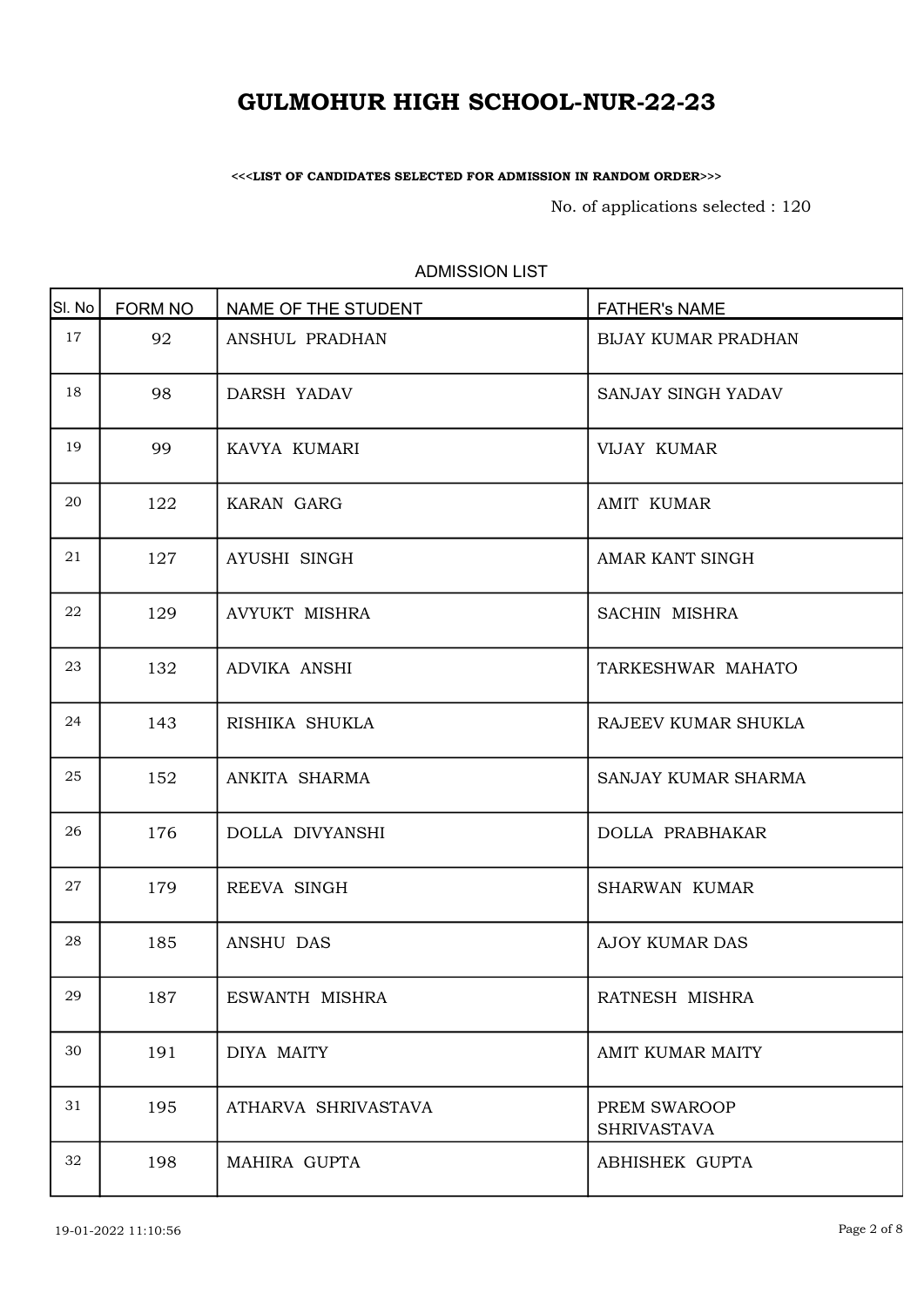<<<LIST OF CANDIDATES SELECTED FOR ADMISSION IN RANDOM ORDER>>>

No. of applications selected : 120

| SI. No | <b>FORM NO</b> | NAME OF THE STUDENT | <b>FATHER's NAME</b>       |
|--------|----------------|---------------------|----------------------------|
| 33     | 202            | ARNAV BERA          | BHRIGURAM BERA             |
| 34     | 208            | RISHI DAS           | MRINMOY DAS                |
| 35     | 216            | <b>BISMAH KHAN</b>  | <b>SAJID ALI KHAN</b>      |
| 36     | 221            | AADIT KUMAR PANDEY  | AMIT KUMAR PANDEY          |
| 37     | 224            | ELMA ABDA           | MOHIUDDIN AHMAD            |
| 38     | 227            | GEETANJALI MAHESH   | ABHISHEK KUMAR SINGH       |
| 39     | 240            | SHIVANSH RANJAN     | RAJEEV RANJAN SINGH        |
| 40     | 251            | CHITI CHETNA        | SANTOSH KUMAR              |
| 41     | 254            | ARYA SHARMA         | PINTU SHARMA               |
| 42     | 262            | DHAKSHITA TEWARY    | <b>GYAN SHANKAR TEWARY</b> |
| 43     | 263            | DHANRAJ LAKSHMI     | KUMAR VARUN                |
| 44     | 265            | MUSKAN AGARWAL      | MANISH KUMAR AGARWAL       |
| 45     | 270            | ATHARVA GUPTA       | RABI SHANKAR GUPTA         |
| 46     | 274            | AARUSH KUMAR        | AMIT KUMAR PRASAD          |
| 47     | 277            | RAGHAV TANTUBAY     | RAJESH TANTUBAY            |
| 48     | 295            | SHUBH KUMAR SINGH   | AWDESH KUMAR SINGH         |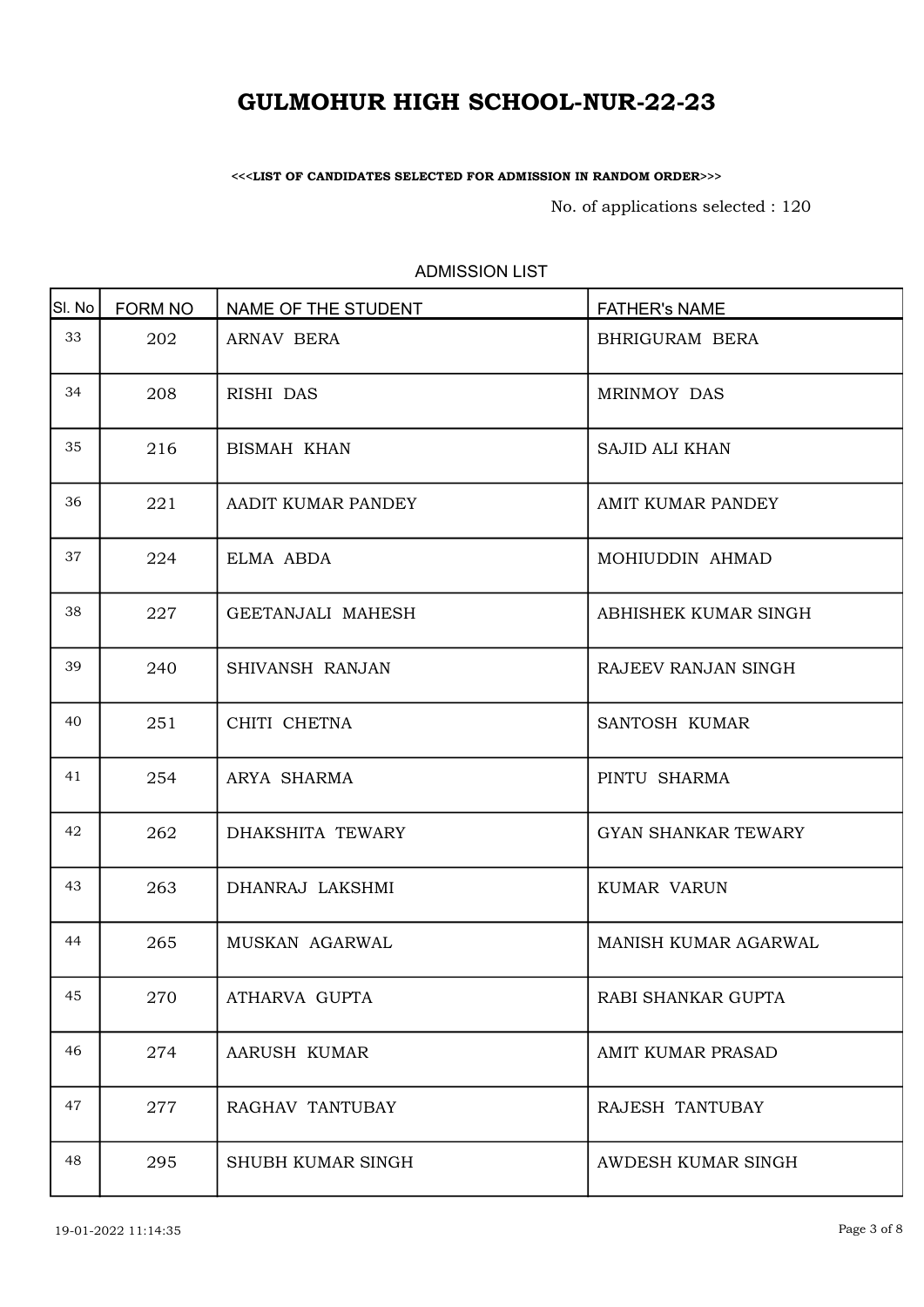<<<LIST OF CANDIDATES SELECTED FOR ADMISSION IN RANDOM ORDER>>>

No. of applications selected : 120

| SI. No | FORM NO | NAME OF THE STUDENT  | <b>FATHER's NAME</b>      |
|--------|---------|----------------------|---------------------------|
| 49     | 296     | ANIKA SINGH          | LALIT KUMAR SINGH         |
| 50     | 297     | <b>ABDUL RAHMAN</b>  | MD SHAHID IQBAL           |
| 51     | 299     | ZAYNA FAIYAZ         | FAIYAZ AHMAD              |
| 52     | 300     | ANIKA KUMARI         | <b>BIPIN KUMAR PRASAD</b> |
| 53     | 303     | AADYA SINGH          | SANJEEV KUMAR SINGH       |
| 54     | 306     | AASHVI SAHU          | AJAY KUMAR SAHU           |
| 55     | 308     | ADVIK SINGH          | PRAKASH KUMAR SINGH       |
| 56     | 326     | DISHITA PRIYANSHI    | ANSHUL KUMAR              |
| 57     | 331     | UTSAV PATEL          | UMESH CHANDRA PATEL       |
| 58     | 337     | PRITTHISH ACHARJEE   | TAMAL ACHARJEE            |
| 59     | 338     | <b>BARUN THAPA</b>   | ASHOK KUMAR THAPA         |
| 60     | 351     | <b>RONIT SAHU</b>    | RAJIB SAHU                |
| 61     | 353     | KARENI PRATYUSH      | KARENI RAJESH             |
| 62     | 387     | AHAD KHAN            | WASHIM KHAN               |
| 63     | 391     | PRIYANSHI PRAKASH    | PAWAN PRAKASH             |
| 64     | 392     | ABHAYANT KUMAR SINGH | SUMEET KUMAR SINGH        |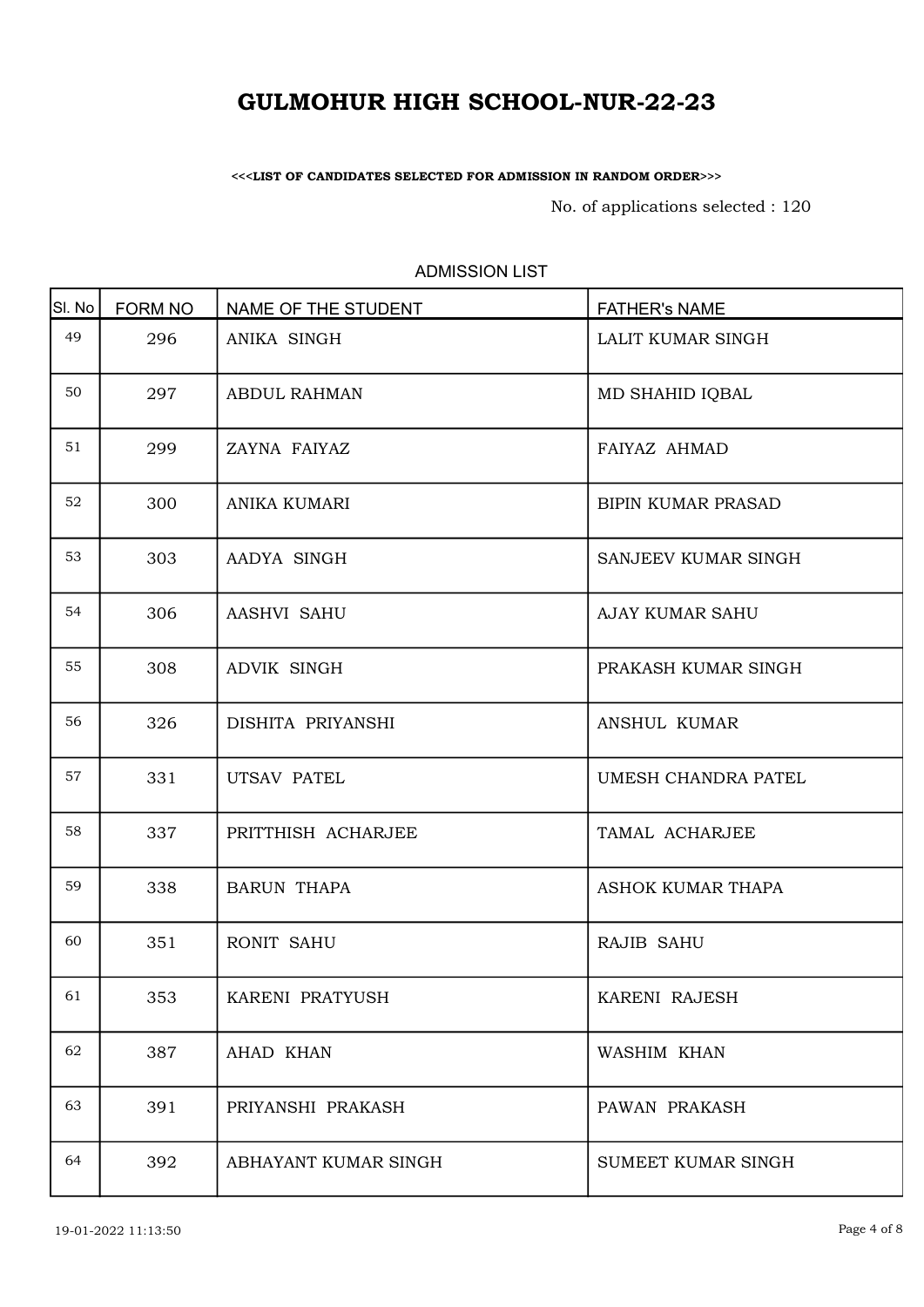<<<LIST OF CANDIDATES SELECTED FOR ADMISSION IN RANDOM ORDER>>>

No. of applications selected : 120

| SI. No | <b>FORM NO</b> | NAME OF THE STUDENT    | <b>FATHER's NAME</b>      |
|--------|----------------|------------------------|---------------------------|
| 65     | 408            | AAYATI SHANDILYA       | ASHISH KUMAR CHOUDHARY    |
| 66     | 411            | NAVRAJ SINGH           | TEJPAL SINGH              |
| 67     | 418            | ANSHIKA KUMARI         | ANUJ KUMAR PASWAN         |
| 68     | 430            | LAKSH KUMAR            | <b>ASHOK KUMAR</b>        |
| 69     | 433            | <b>ADHISH KUMAR</b>    | <b>BABLU KUMAR PRASAD</b> |
| 70     | 435            | VARISHA FIRDAUS        | MD. SHAHOOD ALAM          |
| 71     | 438            | ANSH SRIVASTAVA        | SANTOSH KUMAR             |
| 72     | 457            | ARHAAN JAWED           | AFSAR JAWED               |
| 73     | 462            | PAVISHNA BHARGAV       | <b>SAJIT KUMAR</b>        |
| 74     | 467            | DISHA AGARWAL          | PIYUSH KUMAR AGARWAL      |
| 75     | 485            | IQRA JABEEN            | MINHAJ ALAM               |
| 76     | 525            | <b>BH.SHABD SUJAAN</b> | S V S N S NARISH BH       |
| 77     | 526            | <b>SHIRIN KAUR</b>     | <b>BADSHAH SINGH</b>      |
| 78     | 538            | <b>ASHVIK SINGH</b>    | AJAY KUMAR                |
| 79     | 550            | RUDRANSH MISHRA        | PRASHANT MISHRA           |
| 80     | 556            | VEDANSH KUMAR GUPTA    | KANAN KUMAR GUPTA         |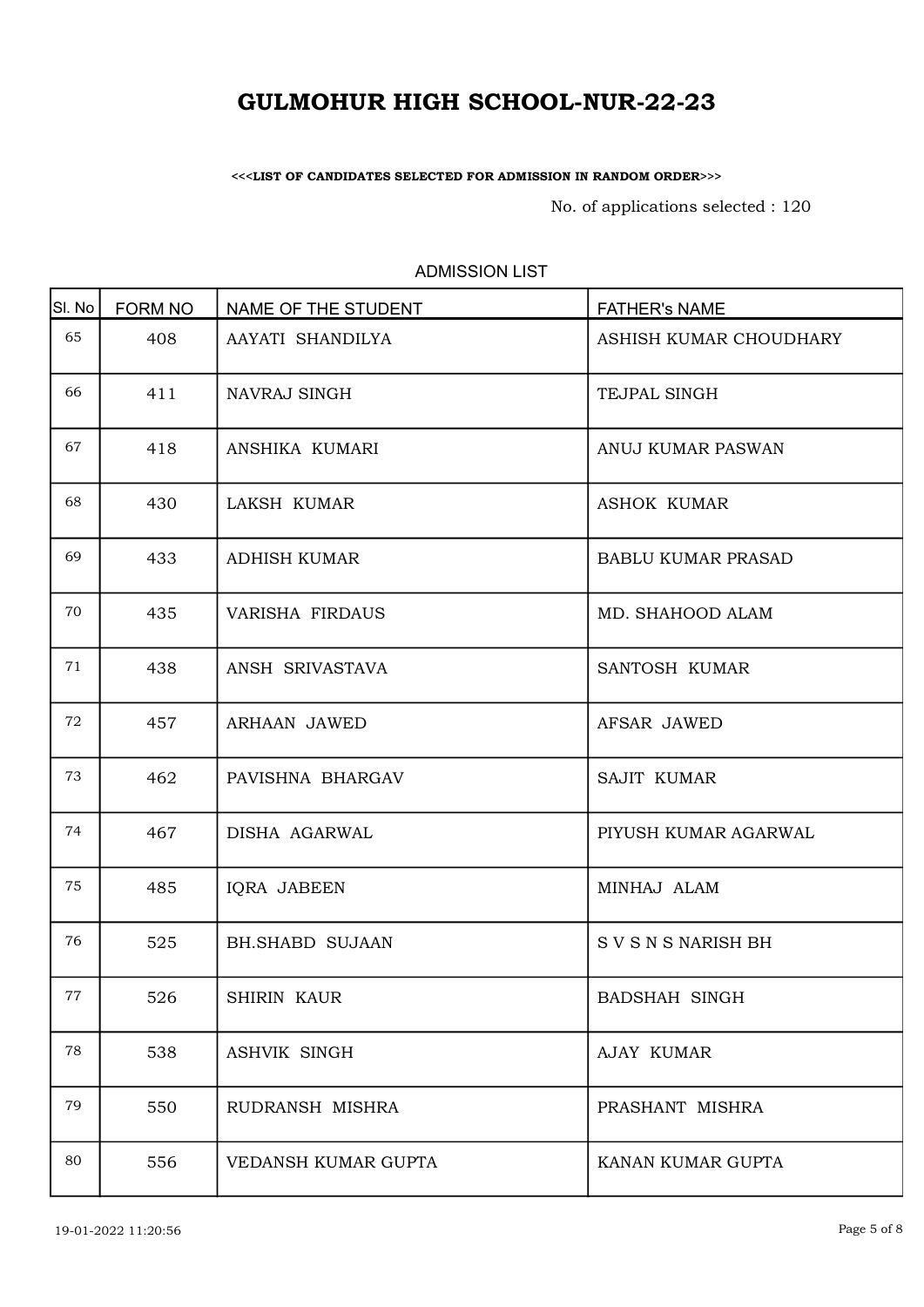<<<LIST OF CANDIDATES SELECTED FOR ADMISSION IN RANDOM ORDER>>>

No. of applications selected : 120

| SI. No | FORM NO | NAME OF THE STUDENT | <b>FATHER's NAME</b> |
|--------|---------|---------------------|----------------------|
| 81     | 557     | TANISHA MAHATO      | JAGABANDHU MAHATO    |
| 82     | 559     | ZAIDAN MANZOOR      | MANZOOR ALAM         |
| 83     | 573     | SHIVANSH SHARMA     | HARE RAM SHARMA      |
| 84     | 580     | SHREYANSH KUMAR     | <b>SUMIT KUMAR</b>   |
| 85     | 583     | ESHNEET KAUR        | RAVINDER SINGH       |
| 86     | 586     | AARYA SINGH         | MUKESH KUMAR         |
| 87     | 592     | SANVI SINGH         | RATNESH KUMAR SINGH  |
| 88     | 606     | ABHIPSA JHA         | RAJESH KUMAR         |
| 89     | 608     | PRABHDEEP SINGH     | HARDEEP SINGH        |
| 90     | 620     | <b>INAYA KUMARI</b> | RABINDRA KUMAR       |
| 91     | 624     | HAMEEDA SERAJ       | MD SERAJUJ ZAMMA     |
| 92     | 630     | YASHVARDHAN BAGHEL  | RATIKANT BAGHEL      |
| 93     | 631     | SHIVANSH SINGH      | RAKESH KUMAR SINGH   |
| 94     | 641     | P DEDEEPYA          | P RAVI SHANKAR       |
| 95     | 643     | ANVI SINGH          | SANJEEV KUMAR        |
| 96     | 650     | AAKARSH KUMAR SINGH | SUJEET KUMAR SINGH   |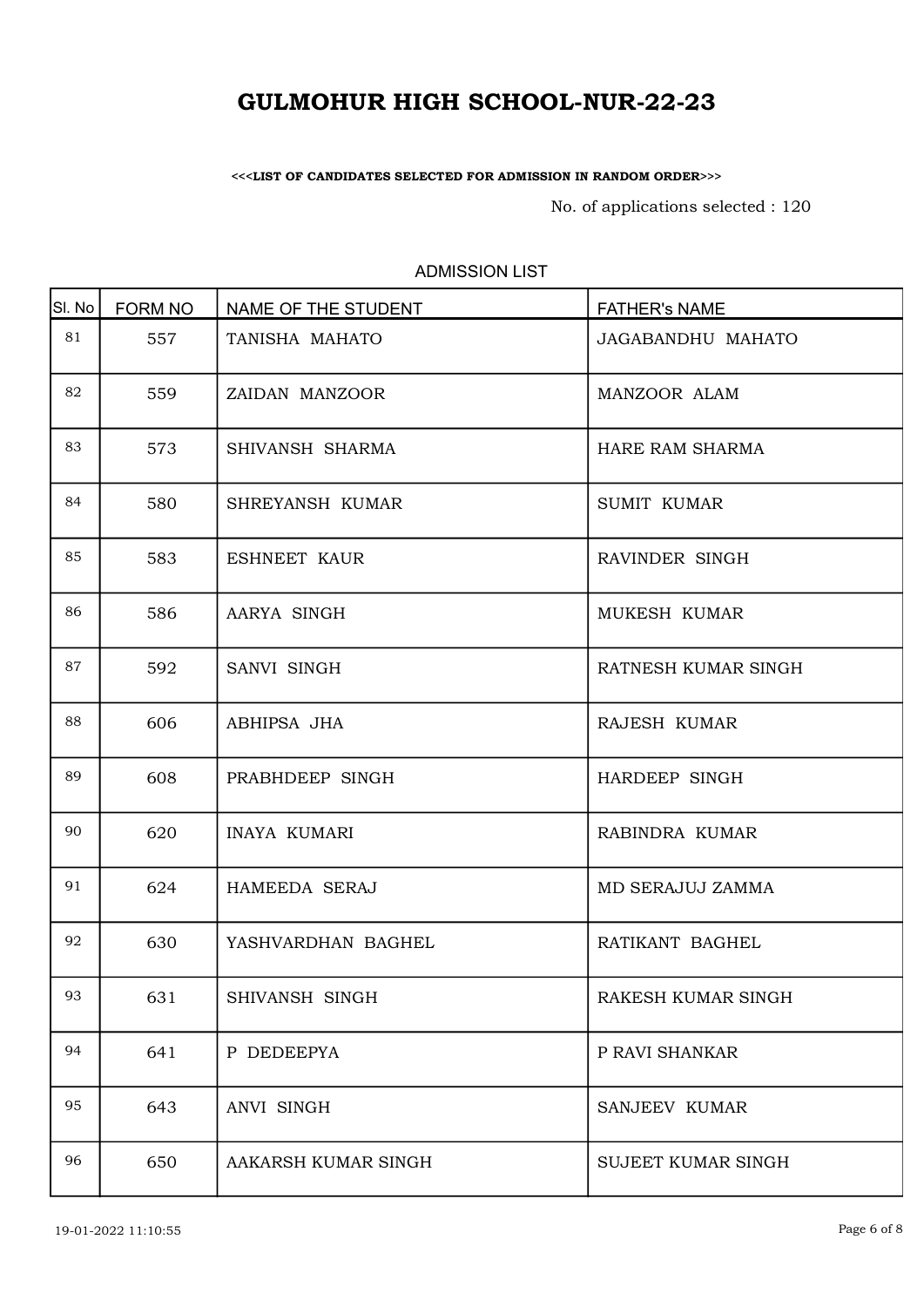<<<LIST OF CANDIDATES SELECTED FOR ADMISSION IN RANDOM ORDER>>>

No. of applications selected : 120

| SI. No | <b>FORM NO</b> | NAME OF THE STUDENT    | <b>FATHER's NAME</b> |
|--------|----------------|------------------------|----------------------|
| 97     | 657            | TAUSHINI DUTTA         | PARTHA DUTTA         |
| 98     | 660            | SHOURYA KUMAR          | <b>AMIT KUMAR</b>    |
| 99     | 677            | DEBARSHI MUKHERJEE     | SHIBASIS MUKHERJEE   |
| 100    | 682            | KAUSTAV SINHA          | INDRAJEET SINHA      |
| 101    | 688            | MOHAMMAD SAAD KHAN     | MOHAMMAD ILYAS       |
| 102    | 695            | MARYAM KHAN            | SHANAUL HODA KHAN    |
| 103    | 699            | KUNAL KUMAR RAUT       | PRAMOD KUMAR RAUT    |
| 104    | 715            | RUHAAN SINGH RASHA     | MANINDER SINGH       |
| 105    | 719            | KAVYA LATA             | <b>AJAY KUMAR</b>    |
| 106    | 728            | AAROHI MISHRA          | SANJAY KUMAR MISHRA  |
| 107    | 733            | <b>ABHOY KUMAR DAS</b> | <b>NANDA LAL DAS</b> |
| 108    | 738            | AAYANSH SWERAJ         | RAJNISH KUMAR        |
| 109    | 740            | AASHVI AARYA           | RAHUL KUMAR          |
| 110    | 747            | <b>AARYAN</b>          | ANIL KUMAR BHAGAT    |
| 111    | 749            | SANVI KUMARI           | <b>SHIV KUMAR</b>    |
| 112    | 756            | SARANSH SHARMA         | CHANDRA SHEKHAR AZAD |